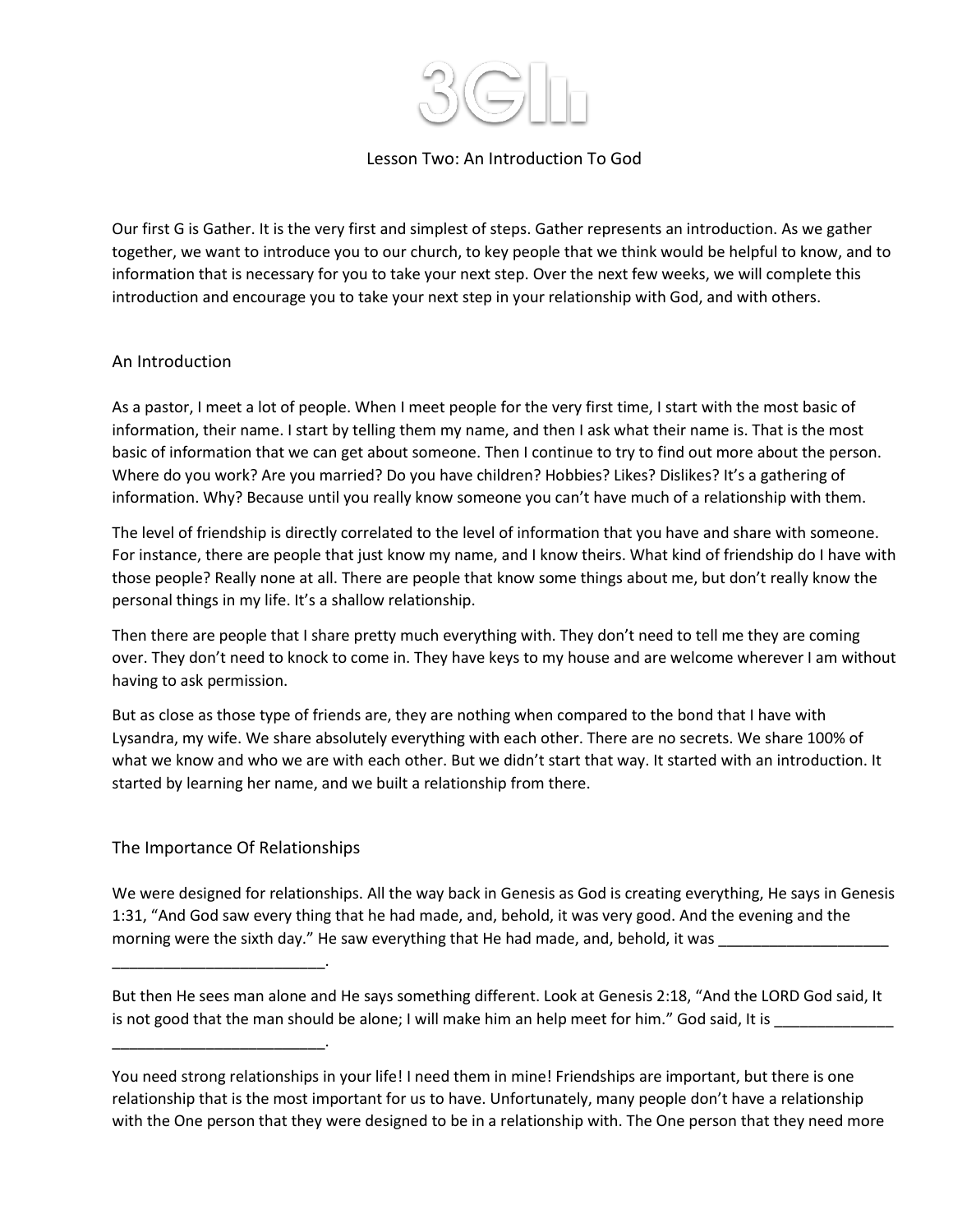than anyone else. God. Without this relationship with God, we will always have something missing from our lives. Do you have a personal relationship with God? \_\_\_\_\_\_\_\_\_\_\_\_\_\_\_\_\_\_\_\_\_\_\_\_\_\_\_

## God Is

Hebrews 11:6 gives us some insight into this relationship with God, and how we can begin to know Him. "But without faith it is impossible to please him: for he that cometh to God must believe that he is, and that he is a rewarder of them that diligently seek him." If you are going to have a relationship with God, you first have to know Him. "He that cometh to God must believe that \_\_\_\_\_\_\_\_\_\_\_\_\_\_\_\_\_\_\_\_\_ \_\_\_\_\_\_\_\_\_\_\_\_\_\_\_\_\_\_\_\_..."

The Bible begins with the existence of God. God simply is and always has been. Genesis 1:1, "In the beginning God created the heaven and the earth." Moses simply states, In the beginning \_\_\_\_\_\_\_\_\_\_\_\_\_\_\_\_\_\_\_\_\_\_\_\_\_\_\_\_.

You may ask how is that possible. But that is because we are only thinking in terms of time. We are bound by time, so it is almost impossible for us to think outside of those limits that have been placed upon us. But time is a physical created property. Created by God.

God created all things. As creator of everything, He has the right to dictate how things are to operate in His own creation. That includes the way that you and I are to live (We will cover more on this in the next lesson). As well as how we are to come to Him.

There are things that are hard for us to understand about God. That is because we live in 3 spatial dimensions, and a fourth dimension of time. But God is greater than that. One of these things that are important for us to know, and yet hard to understand is that God is One and yet three persons. This is often referred to as the Triune God or the Trinity, three co-equal and co-eternal persons in the Godhead. We see this in a number of places in Scripture, we will look at one. I chose this one because it most clearly shows how we refer to each person of the godhead. Matthew 28:19 "Go ye therefore, and teach all nations, baptizing them in the name of the Father, and of the Son, and of the Holy Ghost:"

The three persons of the Godhead are God the \_\_\_\_\_\_\_\_\_\_\_\_\_\_\_\_\_\_\_\_\_\_\_\_\_\_\_\_, God the \_\_\_\_\_\_\_\_\_\_\_\_\_\_\_\_\_\_\_, and God the \_\_\_\_\_\_\_\_\_\_\_\_\_\_\_\_\_\_\_\_\_\_\_\_\_\_ \_\_\_\_\_\_\_\_\_\_\_\_\_\_\_\_\_\_\_\_\_\_\_\_\_\_\_\_. We will meet God the Son and God the Holy Spirit in the weeks to come, but today we want to focus on God the Father. When we talk about God, we are often referring to the person of God the Father.

# God Our Father

All throughout the Scripture, God refers to Himself as Father. Paul refers to Him this way in Ephesians 4:6, "One God and Father of all, who is above all, and through all, and in you all." God wants to know you as Father, and He tells us how we can have that relationship with Him. John 1:12 "But as many as received him, (Jesus) to them gave he power to become the sons of God, even to them that believe on his (Jesus) name:" According to this verse, how can we have this Father/child relationship with God? \_\_\_\_\_\_\_\_\_\_\_\_\_\_\_\_\_\_\_\_\_\_\_\_\_\_\_\_\_\_\_\_\_\_\_\_\_\_

\_\_\_\_\_\_\_\_\_\_\_\_\_\_\_\_\_\_\_\_\_\_\_\_\_\_\_\_\_\_\_\_\_\_\_\_\_\_\_\_\_\_\_\_\_\_\_\_\_\_\_\_\_\_\_\_\_\_\_\_\_\_\_\_\_\_\_\_\_\_\_\_\_\_\_\_\_\_\_\_\_\_\_\_\_\_\_\_\_\_\_

Through identifying to us as a Father, we can learn a lot about God and who He is. My Father dictated the rules of our home, and he taught me consequences for breaking those rules. As a father, I am to demonstrate the love that God has for us. John 3:16 talks about His love for us, "For God so loved the world, that he gave his only begotten Son, that whosoever believeth in him should not perish, but have everlasting life."